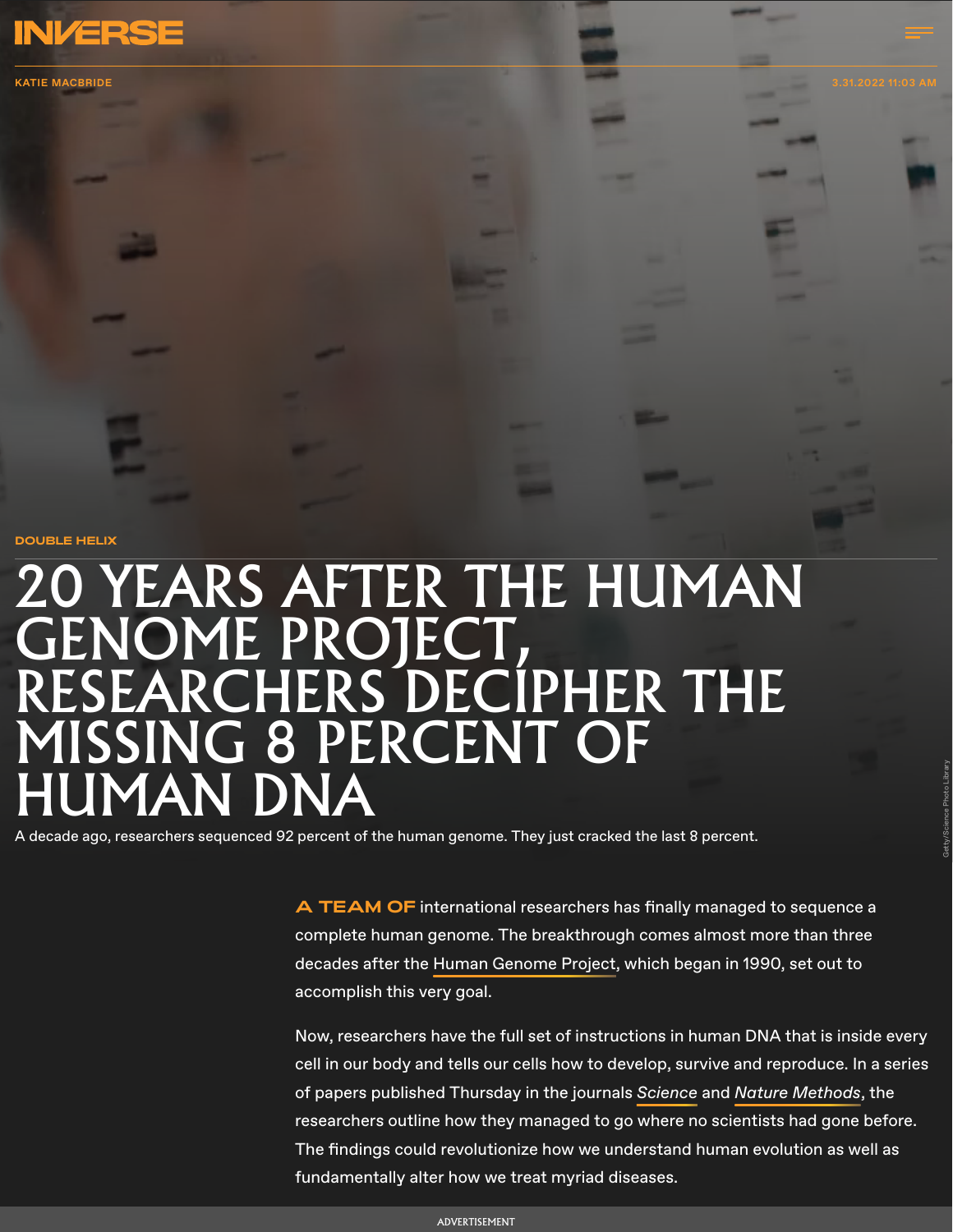



[If you thought this already happened, you're 92 percent right. In 2003,](https://www.inverse.com/article/51084-reference-genome-human-genetics-testing) The Human Genome Project announced they'd sequenced the vast majority of the genome about 92 percent. But there were some undecipherable gaps in the genome, amounting to about 8 percent of the total biological blueprint.

Deciphering the remaining 8 percent has been a process akin to [getting to Mars](https://www.inverse.com/science/mars-mission-5-things-before-the-trip) experts had a general idea of what is there, but actually developing the technology to see it at a granular level was an overwhelming challenge.

Some researchers wrote off the remaining 8 percent as largely inconsequential. Other researchers, some of whom worked on the initial project, couldn't get those pesky gaps out of their heads.

[Evan Eichler](https://eichlerlab.gs.washington.edu/evan.html), a Howard Hughes Medical Institute Investigator at the University of Washington and one of the researchers who worked on the initial Human Genome Project tells *Inverse* that the researchers interested in this particular mystery are "the happy misfits of the Human Genome [Project]...the original human genome has driven so much discovery and research, getting 92 percent was good enough for a lot of people. It just wasn't good enough for us."

**THE BACKGROUND —** DNA has four building blocks (nucleotides) which researchers designate with the letters A, C, G, and T. Sequencing is basically reading the order of those letters within DNA. It's a simple concept that can be extremely complicated to execute well.

The genome they fully sequenced is a genome originally studied by a reproductive geneticist in the mid-2000s. When two sets of DNA, from a biological mother and father, combine, it can be challenging to distinguish the variation within each individual genome. The genome used for The Human Genome Project as well as this latest development had an anomaly in which cells ended up with two copies of the father's DNA and none of the mother's. This anomaly allows researchers to study a single genome.

[Eric Green](https://www.genome.gov/About-NHGRI/Director) is the Director of the National Human Genome Research Institute and involved in the "Telomere-to-Telomere Coalition," as well as the previous Human Genome Project. He tells Inverse that after the Human Genome Project wrapped in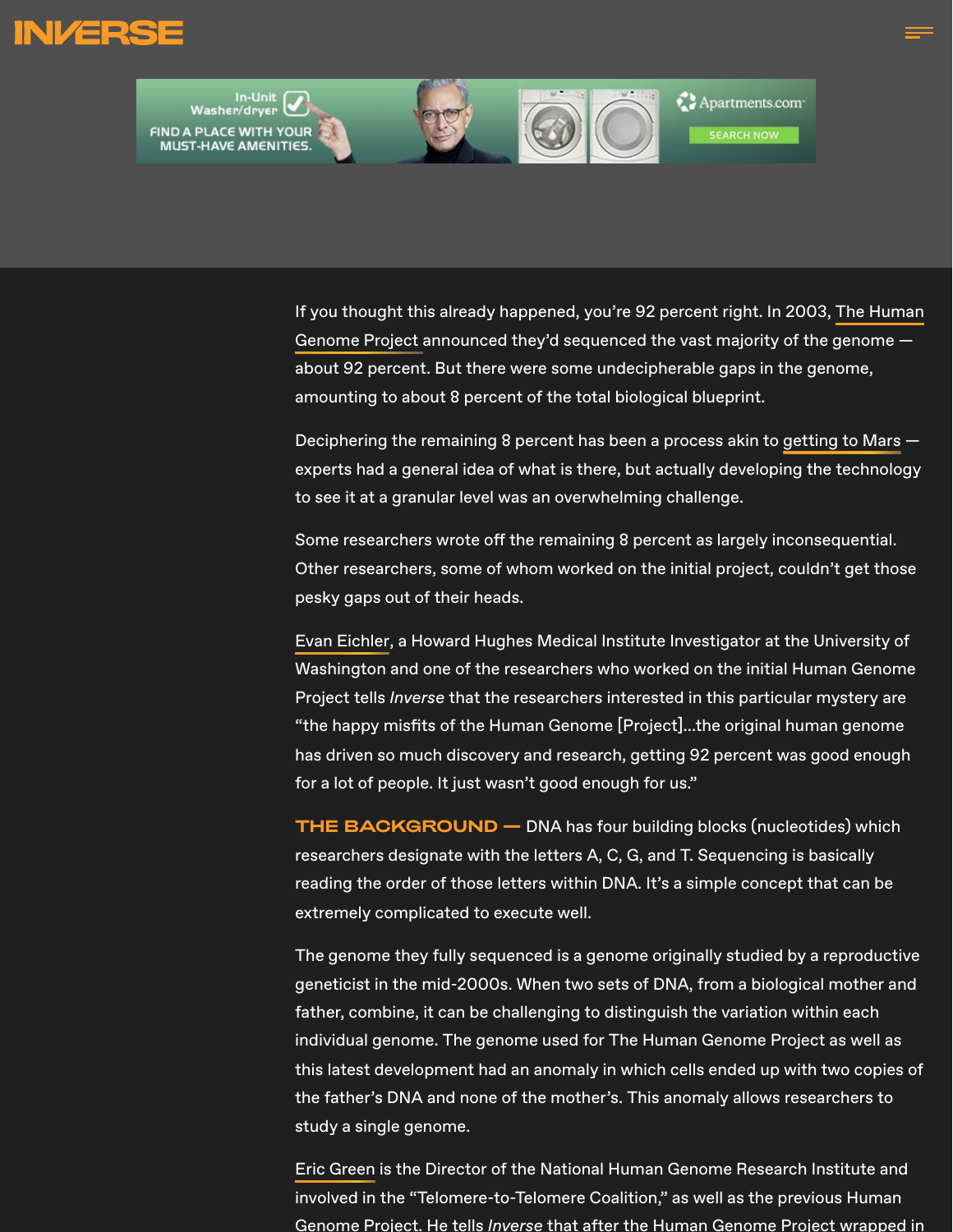

Ge o e ojec e e s e se a a e e u a Ge o e ojec apped 2003, "we knew what we were missing."

"We knew we were missing the highly repetitive stuff. Those tend to be enriched near the ends of chromosomes, at the telomeres, and also at the middle of the chromosomes, at the centromeres."

A genome with missing pieces is, "like a paragraph with sentences missing," Green adds.

**HOW THEY DID IT —** The researchers were able to sequence those hard-toread repeating sequences thanks to massive improvements in technology.

Eichler likens the technological developments to using a powerful magnifying glass to examine extremely tiny puzzle pieces.

## ADVERTISEMENT

"Anyone who has done a puzzle knows that if you have big puzzle pieces, it's a piece of cake. It's when you get those tiny ones where there's not a whole lot of difference."

"In terms of repeating sections, you have a lot of pieces of the puzzle that look the same and you spend hours and hours trying to get those pieces in the right place," he says.

Better technology meant the researchers could look at those tiny, repeating sequences more closely than ever before, and, eventually, put the right pieces into place. Unlike a puzzle, there's no picture on a box for reference — the scientists put together that picture in real-time.

**WHAT THEY FOUND —** It turns out those repeating sequences that many researchers wrote off as "junk, or inconsequential" are actually extremely important, according to Eichler.

"These aren't lightweight regions of our genome," he says. "If you took away these regions, we would not be human. Our cells wouldn't divide, and we wouldn't produce proteins. Pretty much dead, right?"

Some of these sequences are also responsible for our big, human brains, he says.

"It turns out, several of the genes that are important for making a bigger brain are mapping precisely in these repeat regions that we have characterized."

While the technology allowed them to see the sections more clearly, they still needed the human eye.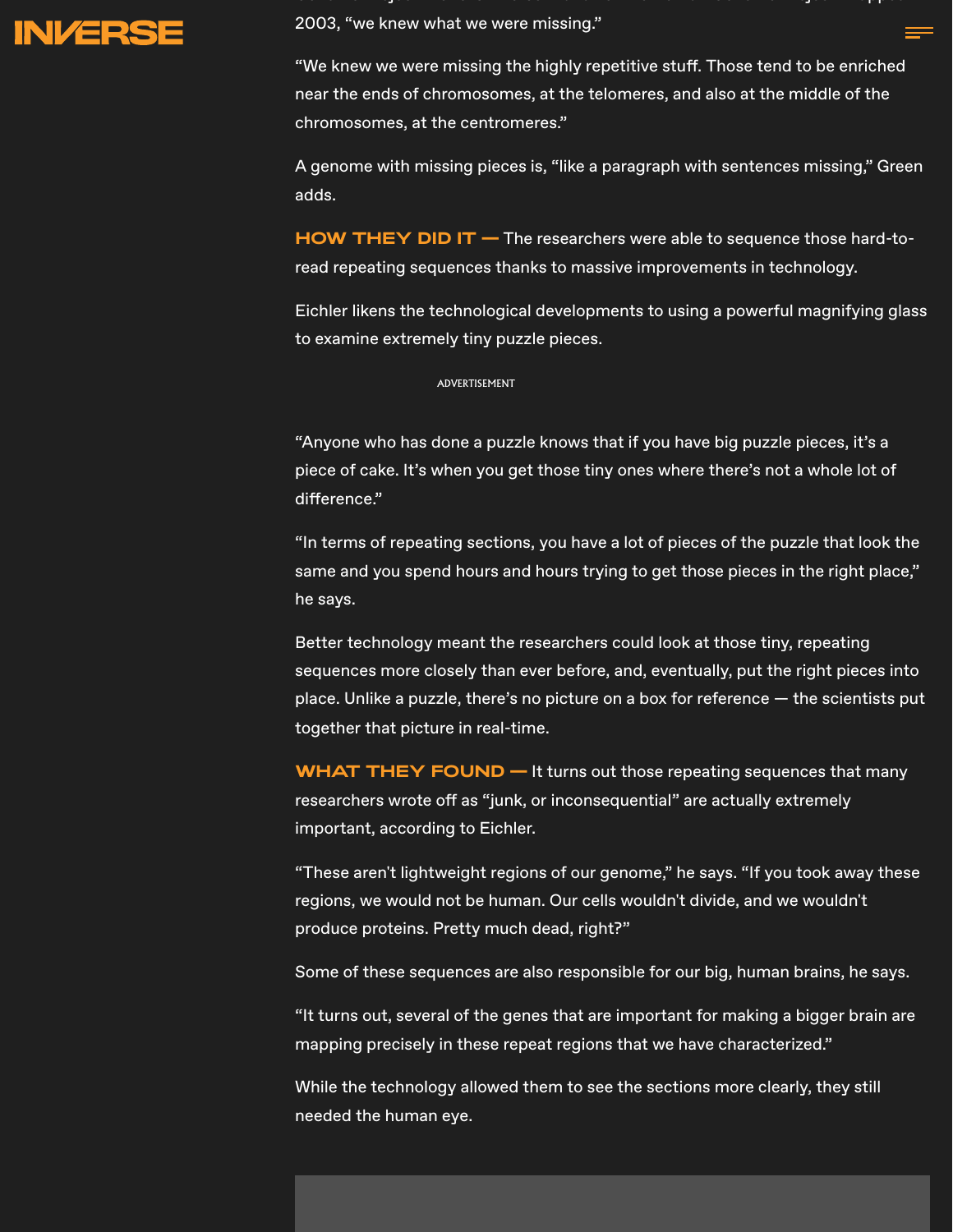

DNA has four building blocks (nucleotides) which researchers abbreviate with the letters A, C, G, and T. Sequencing is the reading of the order of those letters within DNA. [Getty/MR.Cole\\_Photographer](https://www.gettyimages.com/detail/photo/illustration-dna-spin-futuristic-digital-background-royalty-free-image/1135140155?adppopup=true)

Green likens that process, called "sequence finishing" to a copy-editing a piece of writing. "I'd like to think of it as copy editing where, in some cases, they're finding overt typos. But in other cases, they're finding just awkward grammar," he says.

Sequence finishing, he explains, is very labor-intensive. Skilled scientists will look through what the software reports. Sometimes the software will flag something as suspicious  $-$  this happens frequently with repeating sentences  $-$  and the scientists have to check and see if whatever the computer is flagging as potentially inaccurate actually is inaccurate. Much like spellcheck and grammar software doesn't always understand the reality of phrasing or spelling, the sequencing software doesn't always understand anomalies either. In both cases, a skilled human eye is required to check the computer's work.

ADVERTISEMENT

**WHAT IT MEANS FOR HEALTH —** In addition to telling us vital information about the evolution of our species and our distinctive brains, these newly sequenced sections may have huge implications for conditions with a clear genetic link, like Down Syndrome and some cancers.

Centromeres, where many of these repeating sections are found, are vital for the segregation of chromosomes. Diseases like cancer and conditions like cancer and [Down Syndrome](https://www.sciencedaily.com/releases/2017/11/171120104816.htm) are "essentially dysfunction of segregation," Green says. Having a complete human genome could give researchers the tools to better understand how to treat these diseases.

This is just one human genome, but the breakthrough could speed up other advances in genetics. In much the same way that [mRNA vaccine](https://www.inverse.com/mind-body/scientific-truths-about-the-covid-19-vaccine) technology was in the works for over a decade before we got the first FDA-approved mRNA vaccine, completing one puzzle puts researchers in an excellent position to sequence others.